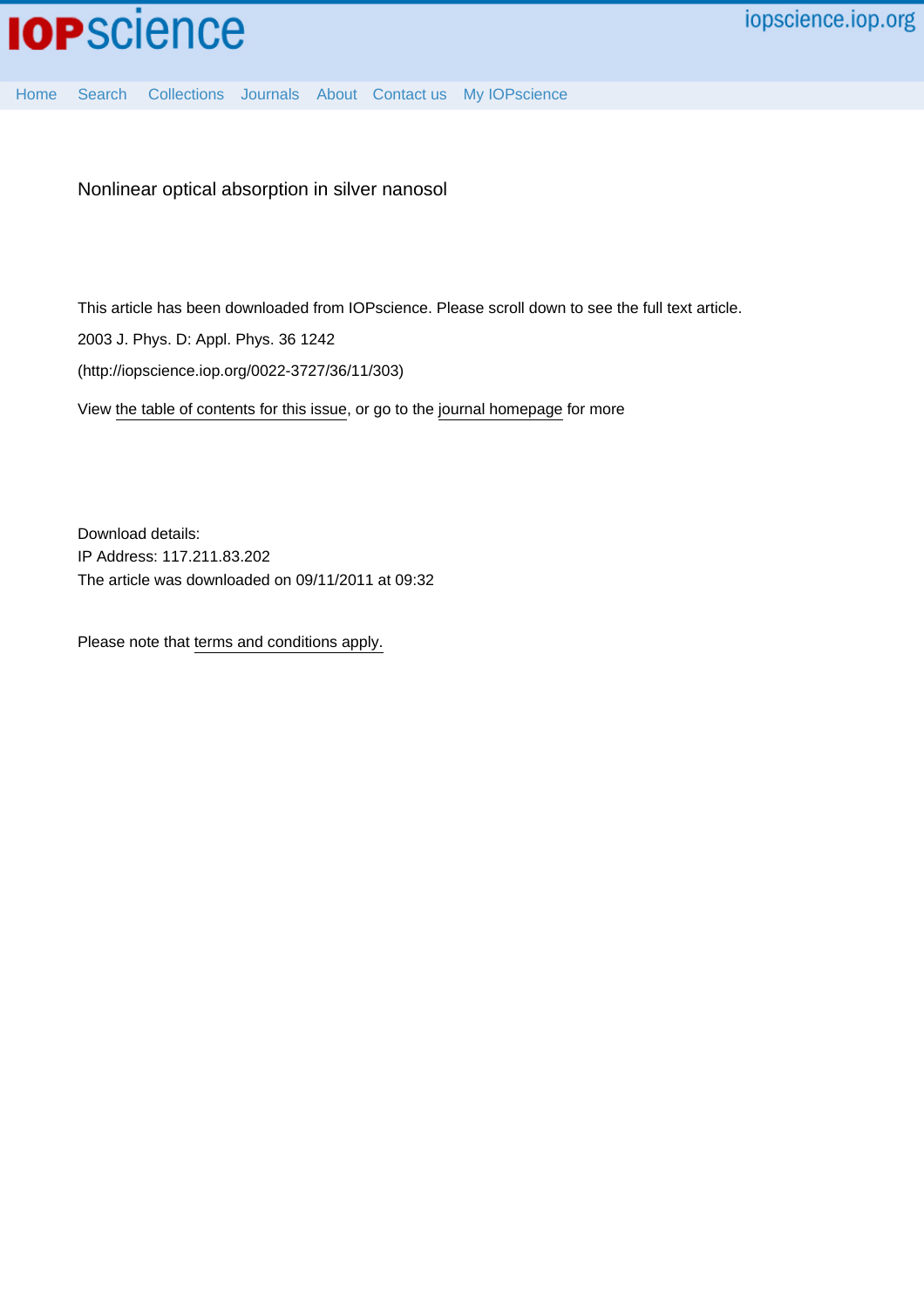J. Phys. D: Appl. Phys. **36** (2003) 1242–1245 PII: S0022-3727(03)53089-3

# **Nonlinear optical absorption in silver nanosol**

# **K P Unnikrishnan**<sup>1</sup>**,VPN Nampoori**<sup>1</sup>**, V Ramakrishnan**<sup>2</sup>**, M Umadevi**<sup>2</sup> **and C P G Vallabhan**<sup>1</sup>

<sup>1</sup> International School of Photonics, Cochin University of Science & Technology, Cochin 682022, India

<sup>2</sup> School of Physics, Madurai Kamaraj University, Madurai 625021, India

E-mail: kpu@cusat.ac.in

Received 6 September 2002, in final form 12 March 2003 Published 14 May 2003 Online at [stacks.iop.org/JPhysD/36/1242](http://stacks.iop.org/jd/36/1242)

#### **Abstract**

Nonlinear optical absorption in silver nanosol was investigated at selected wavelengths (456 nm, 477 nm and 532 nm) using open aperture Z-scan technique. It was observed that nature of nonlinear absorption is sensitively dependent on input fluence as well as on excitation wavelength. Besides, the present sample was found to exhibit reverse saturable absorption (RSA) and saturable absorption (SA) at these wavelengths depending on excitation fluence. RSA is attributed to enhanced absorption resulting from photochemical changes. SA observed for fluence values lower and higher than those corresponding to RSA are, respectively, attributed to plasmon bleach and saturation of RSA.

# **1. Introduction**

Most of the optical properties of metal nanoparticles are different from those of bulk materials because of the dielectric and quantum confinement effects, which arise due to reduction in particle size down to nanometer range. The quantum confinement gives rise to discrete energy levels in an otherwise continuous band. However, such effects are significant only if the particle size is of the order of sub-nanometre (*<*1 nm). On the other hand, dielectric confinement effects can be observed even in particles of bigger size. In the case of metals, when particle size is reduced, the plasmon peak of the bulk (usually in the deep UV region) gets down shifted in energy to visible or near UV region. This leads to the formation of characteristic surface palsmon resonance (SPR) band [1–4]. SPR is collective mode of oscillations of free electrons in the conduction band. Most of the optical properties of nanoparticles are due to SPR. Although in the dipole approximation SPR band is independent of the particle size, it has been found that the peak position and width of SPR band depend on the particle size as well as on their shape and environment [5]. Mie theory and Maxwell–Garnet theory explain SPR band in terms of higher moment oscillations and particle size [6]. Nanoparticles have been suggested for a number of applications in photonic technology such as optical limiting [7], ultrafast switching [8] and data storage [9]. Nanoparticles are widely used

in surface enhanced Raman scattering [10] as well as in the study of liquid–metal interface [11]. In most of these applications, nonlinear optical (NLO) effects play a major role. Hence, study of NLO properties of nanoparticles becomes vitally important. Amongst the nanoparticles studied by earlier researchers at 532 nm, nonlinear absorption and optical limiting properties were found to be higher in silver and silver containing nanomaterials [12, 13]. Degenerate four wave mixing (DFWM) studies in Ag nanoparticles in solution [14] as well as in glass matrix [15] and also in colloidal gold [16] have been reported. There are also reports on second harmonic generation (SHG) in gold nanoparticles [17, 18]. In this paper, we report nonlinear absorption in silver nanosol at three selected wavelengths in the red region of the SPR peak using nanosecond pulses. Selected wavelengths include 456 nm (inside SPR), 477 nm (on the edge of SPR) and 532 nm (outside the SPR).

## **2. Experimental**

In a typical open aperture Z-scan experiment, the transmittance *T (z)* of the sample is measured as the sample is moved along the propagation direction  $(z)$  of a focussed gaussian laser beam. The plot thus obtained  $[T(z)$  vs *z* is normalized with respect to  $T(z)$  for large values of |z|. The measurements at 532 nm were made with second harmonic of a Nd : YAG laser (pulse width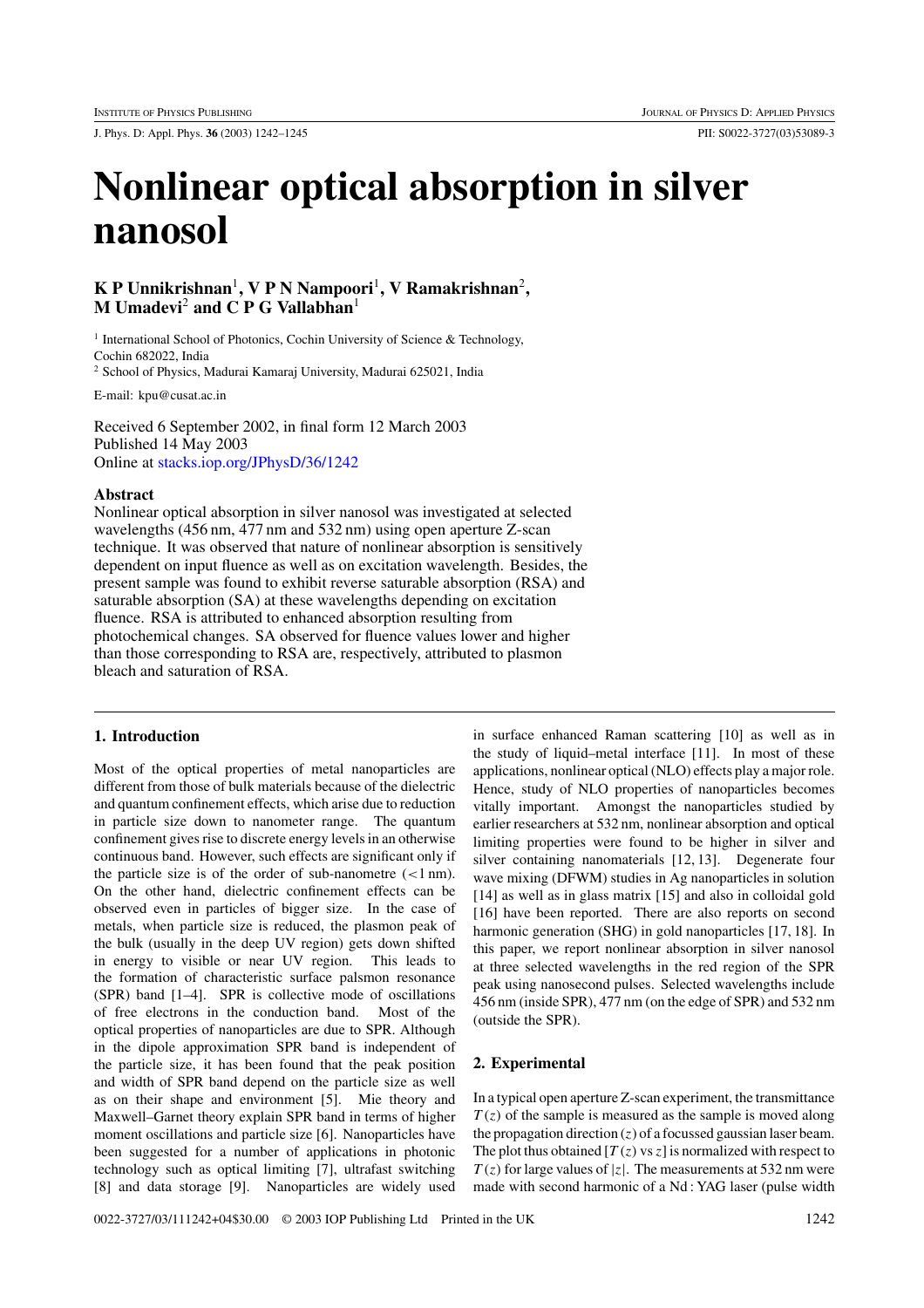

**Figure 1.** Absorption spectrum.

 $\approx$ 7 ns), while measurements at the other wavelengths (456 nm and 477 nm) were made using a MOPO (Spectra Physics 710, pulse width 4 ns). Incident and transmitted energies were measured using photodiodes and were averaged over hundred shots using a digital storage oscilloscope (Tektronix 360). Beam waist at focus  $\omega_0$  and Rayleigh range  $z_0$ , both in the sample, varied from 11  $\mu$ m to 14  $\mu$ m and 1 mm to 1.4 mm, respectively, depending on the wavelength of excitation.

Silver nanosol was prepared by standard reduction technique. Ten millilitres of  $1 \text{ mM }$  AgNO<sub>3</sub> solution was added drop wise to 30 ml of 2.0 mM NaBH4 solution. The solution was constantly stirred well. Absorption spectrum of the sample was taken with a spectrophotometer (JASCO V 570) and is shown in figure 1. SPR peak of the sample (nanosol) occurs at 416 nm.

### **3. Results and discussion**

Electron dynamics in noble metal nanoparticles such as Ag and Au following laser excitation has been studied in detail [5, 6, 10, 19]. Results of those investigations are relevant in the context of present measurements. When nanoparticles are irradiated, the SPR band gets excited, which leads to the dipole and higher order (quadrupole, octopole etc) oscillations. These oscillations can couple with the applied electric field. Consequently, SPR frequency of excited atoms differs from that of unexcited atoms. Therefore, SPR band cannot further absorb in the original SPR band region. This leads to SPR bleach [19]. Bleaching of the absorption, which occurs in ultrafast timescale, is accompanied by the appearance of broad transient absorption on both red and blue side of the bleached region. The excited electrons have an energy higher than Fermi energy and hence, they are called hot electrons. The hot electrons get thermalized by dissipating excess energy through successive processes of electron–surface scattering, electron– electron scattering and electron–phonon scattering [3]. Exact timescales of all these processes may vary according to the type and environment of nanoparticles. At the end of thermalization process, heat energy is transferred to the surrounding medium, viz, the solvent in the case of nanoparticle solutions and the substrate in the case of nanoparticle films. This excess thermal

energy will increase the temperature of surrounding medium, which in turn influence the SPR. Full recovery of plasmon bleach is delayed and transient absorption is observed till thermalization of hot electrons is complete. The electronelectron scattering is very fast and occurs in sub-picosecond timescale. Depending on the experimental conditions, the broad transient absorption may consist of two components of different timescales, viz, a fast picosecond component and a comparatively slow one, lasting for a few nanoseconds. In gold nanoparticles, recovery of plasmon band takes place in a timescale slightly greater than 50 ps with a single exponential fit [6]. However, in silver nanoparticles transient absorption satisfies a double exponential fit, which consists of fast (100 ps) and slow (1.5 ns) components. Transient absorption spectra measurements on silver nanoparticles have shown that though strong bleaching of the plasmon band occurs in subnanosecond timescale, complete recovery of plasmon bleach is delayed up to a few nanoseconds ( $\approx$ 2 ns) [19].

The component of transient absorption taking place in nanosecond timescale is mainly due to photochemical change induced absorption arising from photo-ejection of electrons from the sample on laser irradiation. Photo-ejection of electrons is a multi photon process. The ejected electrons can charge the nanoparticle surface electrically, leading to aggregation, which results in a transient state (Ag+e−*)* generated by photo induced intraparticle charge separation [19]. During this transient period, aggregation may also result in the formation of large nanoparticles clusters with very broad plasmon band. The whole process takes place in nanosecond timescale. These phenomena result in transient absorption. Besides, ejection of electrons creates holes, which can act as free carriers giving rise to free carrier absorption (FCA). It may thus be noted that slow component (ns) of transient absorption is due to FCA and photochemical change induced absorption occurring in the sample while the fast (ps) component is due to thermalization of hot electrons. Optical limiting property observed under nanosecond excitation, in silver as well as in silver halides nanoparticles [12, 13] are explained taking in to account the slow component. It may be noted that in the case of silver nanoparticles interband transitions from filled *d*-states to upper Fermi levels occur in the UV region (above 4 eV) and hence, the complications arising from interband transitions in nonlinear response can be neglected to a good approximation.

In nanoparticle systems, nonlinear scattering, which is a size dependent mechanism, is an alternative process that can mimic nonlinear absorption. Optical limiting due to nonlinear scattering has been reported in gold nanoparticles [20]. Fluence dependent switching between saturable absorption (SA) and reverse saturable absorption (RSA) observed in the present investigation indicates that nonlinear scattering is very unlikely in the present case. In this context, it is very relevant to point out that strong optical limiting property due to nonlinear scattering has been reported in carbon black suspension (CBS). In CBS, optical limiting is due to nonlinear scattering by microplasma generated at the focal region [21, 22]. The results obtained in the present experiment will be explained taking into account the SPR band bleach, absorption due to photochemical changes as well as a possible particle size-selective excitation.

Plots (a) and (b) in figure 2 shows the open aperture Z-scan curves obtained at 532 nm for fluence values (at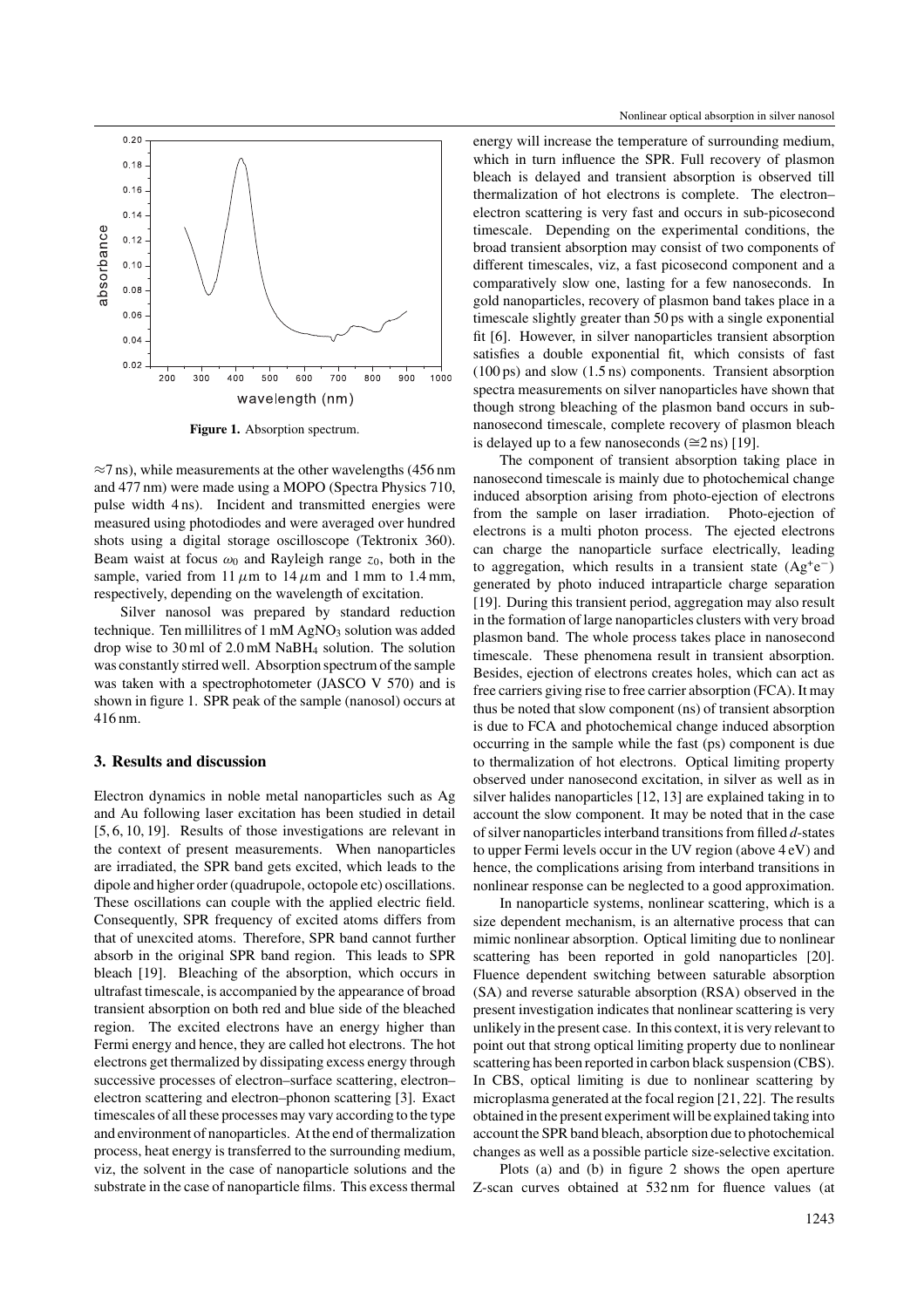

**Figure 2.** Open aperture Z-scan curve at  $532$  nm: (a)  $0.08$  J cm<sup>-2</sup>; (b)  $0.5 \text{ J cm}^{-2}$ .



**Figure 3.** Open aperture Z-scan curve at  $477$  nm: (a)  $0.08$  J cm<sup>-2</sup>; (b)  $0.44$  J cm<sup>-2</sup>

focus) of  $0.08 \text{ J cm}^{-2}$  and  $0.5 \text{ J cm}^{-2}$ , respectively. Plot (a) corresponds to RSA, whereas plot (b) indicates SA. Obviously, as energy is increased RSA changes to SA. RSA (plot (a) in figure 2) can be due to enhanced absorption resulting from photochemical changes. FCA is also an alternative mechanism for RSA. However, since the present system of nanoparticles is uncapped, photochemical change induced absorption is very likely phenomenon. Since SA is observed for fluence values higher than those corresponding to RSA, it is attributed to saturation of RSA [23].

Figure 3 shows the open aperture Z-scan curves obtained at 477 nm for fluence values (at focus) of 0.08 J cm−<sup>2</sup> and 0.44 J cm−2. In Z-scan experiments, fluence is a maximum at the focus and it continuously decreases in regions away from the focus. Therefore, plot (a) figure 3 indicates that for lower values of fluence, sample exhibits SA but as fluence is increased SA changes to RSA. Here, SA takes place for lower values of fluence than those corresponding to RSA and hence, SA observed in this case is of different origin from the case of 532 nm. In the present case, SA can be due to SPR bleach [24]. RSA, as in the case of 532 nm, is attributed to photochemical change induced absorption. Each point in plot (b) of figure 3



**Figure 4.** Open aperture Z-scan curve at  $456$  nm: (a)  $0.1$  J cm<sup>-2</sup>; (b)  $0.2 \text{ J cm}^{-2}$ ; (c)  $0.6 \text{ J cm}^{-2}$ .

corresponds to a fluence value, about five times higher than that of plot (a). It is interesting to note that plot  $(b)$  is a mirror image of plot (a). SA observed in plot (b) around the focus occurs for higher fluence values, after the observation of RSA. Hence, it arises due to saturation of RSA. From figure 3 it is evident that both the SA and RSA are very sensitively dependent on input fluence. Hence, the plots in figure 3 were not normalized to linear transmittance. Plots (a), (b) and (c) of figure 4 show the open aperture Z-scans curves obtained at 456 nm for input fluence (at focus) of  $0.1 \text{ J cm}^{-2}$ ,  $0.2 \text{ J cm}^{-2}$  and  $0.6 \text{ J cm}^{-2}$ , respectively. SA in plot (a) of figure 4, which corresponds to lower values of fluence than those corresponding to RSA can be due to plasmon bleach. When fluence is increased to 0.2 J cm−<sup>2</sup> SA changes to RSA, which can be attributed to photochemical change induced absorption. When fluence is further increased to  $0.6$  J cm<sup>-2</sup> a clear sign of emergence of SA is observed at focus, which can be due to saturation of RSA.

A comparison of figures 2–4 give important results. They are (1) no plasmon bleach was observed at 532 nm; 532 nm is outside the SPR band and hence, probability for plasmon bleach can be less, (2) dynamic range of RSA for 456 and 532 nm are nearly same but it is very less for 477 nm; (3) threshold level for plasmon bleach, as well as for RSA is very low at 477 nm in comparison with 456 nm. Observed lower threshold for plasmon bleach at 477 nm may be explained if we assume that there is close correspondence between SPR band and number density of particles with specific size. Particle size-selective excitation in nanoparticles has been previously reported. Number density of nanoparticles that are excited at 456 nm can be higher than those excited at 477 nm. Consequently, number of photons (greater fluence) may be required for plasmon bleach at 456 nm. The reason for very low threshold as well as dynamic range of RSA at 477 nm is not clear from the present measurements. Further studies may be required in this direction.

# **4. Conclusion**

Nonlinear absorption in silver nanosol was studied at a number of selected wavelengths 456 nm (inside the SPR band) 477 nm (on the edge of SPR) and 532 nm (outside the SPR band). It was